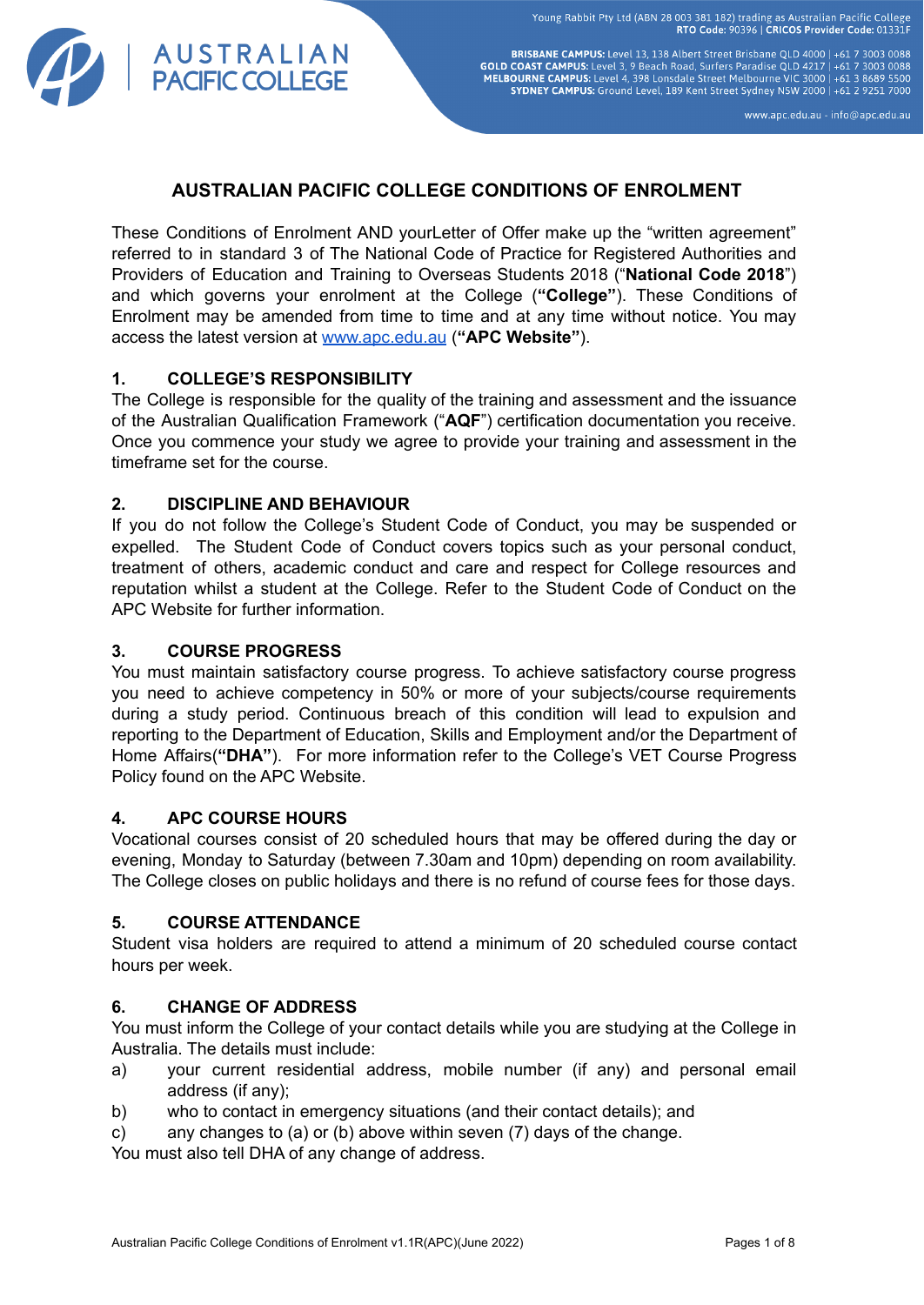

BRISBANE CAMPUS: Level 13, 138 Albert Street Brisbane QLD 4000 | +61 7 3003 0088<br>GOLD COAST CAMPUS: Level 3, 9 Beach Road, Surfers Paradise QLD 4217 | +61 7 3003 0088<br>MELBOURNE CAMPUS: Level 4, 398 Lonsdale Street Melbourn SYDNEY CAMPUS: Ground Level, 189 Kent Street Sydney NSW 2000 | +61 2 9251 7000

www.apc.edu.au - info@apc.edu.au

## **7. COMPLAINTS AND APPEALS**

You are encouraged to attempt informal resolution of any complaint or appeal you may have by directly engaging the staff member or student to whom the complaint or appeal relates. If it is not possible to resolve the complaint informally you should refer to the Student Complaints and Appeals Policy found on the APC Website.

# **8. TRANSFERRING FROM OR TO ANOTHER PROVIDER**

If you are transferring to the College from another provider before completing six (6) months of your principal course of study, your enrolment is subject to the provision of a release from the other provider. Students who wish to transfer from the College may do so by completing a Student Course Variation Form. Please refer to the College's Student Transfer Policy on the APC Website for more information.

# **9. DEFERRAL AND SUSPENSION OF STUDIES.**

In compassionate and compelling circumstances you may request a deferral of the start date of your course, or a suspension of your studies. You should contact Student Care as soon as possible to discuss your eligibility and to complete the necessary forms (and pay any applicable fees). Please refer to the College's Deferment, Suspension and Cancellation Policy on the APC Website for more information.

# **10. CONTINUING STUDENTS PAYING BY INSTALMENTS**

Students who continue with the course and who are paying by instalments are required to pay Tuition Fees by the due date set out in their Letter of Offer. Continuing students who do not pay by the due date will be required to pay a Late Payment Administration Fee. Continuing students must have paid all fees due to the College before they can enrol in subjects and confirm their timetable within the enrolment period (as advised by the College from time to time). Continuing students who do not enrol during the timetable collection period (that is on or after the 4th day of term) will be required to pay a late timetable collection fee. In addition, continuing students who have enrolled in subjects and have been provided a timetable but wish to change their timetable will be required to pay an administration change in timetable fee. The Late Payment Administration Fee, late timetable collection fee and change in timetable fee are independent of one another and in certain circumstances a continuing student may need to pay all fees. Refer to the Schedule of Administrative (Non-Tuition) Fees for Overseas Students on the APC website for all Non-Tuition Fees.

## **11. CREDIT TRANSFER FOR VET STUDENTS**

If you have applied for credit transfers you are required to provide the original or certified copy of the full official transcript or statement of attainment relating to the credits you are seeking. The College will recognise the AQF qualifications and statements of attainment issued by other registered training organisations. The College may agree to assess credit transfers based on copies or interim transcripts provided; however, unless the College sights the original or receives a certified copy of the full official transcript or statement of attainment issued by an education provider, such credit transfers will not be finalised. Please refer to the College's RPL and Credit Transfer Policy on the APC website for more information.

## **12. INDEMNITY**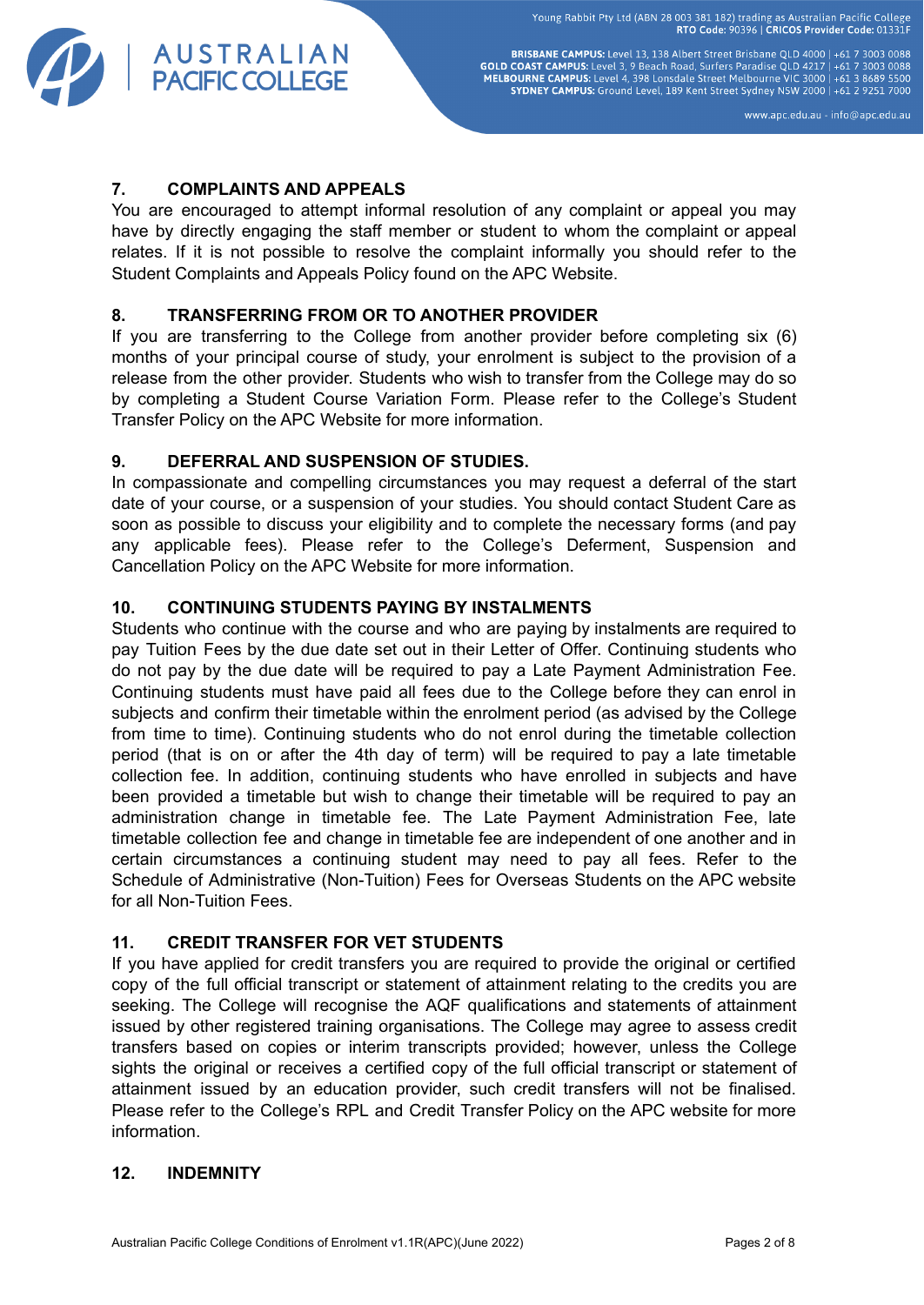

**BRISBANE CAMPUS:** Level 13, 138 Albert Street Brisbane QLD 4000 | +61 7 3003 0088<br>GOLD COAST CAMPUS: Level 3, 9 Beach Road, Surfers Paradise QLD 4217 | +61 7 3003 0088<br>MELBOURNE CAMPUS: Level 4, 398 Lonsdale Street Melbou SYDNEY CAMPUS: Ground Level, 189 Kent Street Sydney NSW 2000 | +61 2 9251 7000

www.apc.edu.au - info@apc.edu.au

You (and the legal guardian for students under 18 years) agree not to hold the College (including its employees and/or agent) responsible or liable for any loss, damage, death or injury which you may suffer or which may be caused by you as a result of or in connection with your enrolment at the College, including:

- a) your attendance at any premises owned, operated or controlled by the College;
- b) your attendance at or participation in any activity (whether sporting, cultural, social, educational, recreational or otherwise) organised by or on behalf of or with the assistance of the College; and/or
- c) any accommodation whether short term or long term arranged for you by the College, and/or in any way whatsoever my association with the College.

You and where applicable, the legal guardian hereby indemnifies the College in full against all claims, demands and proceedings as a result of any loss, damages, death or injury which may be suffered by or caused by the student.

## **13. PRIVACY**

In the course of carrying out its business the College will collect, store, use and disclose personal information. The purposes for which the College holds, uses and discloses information includes teaching and student services together with ancillary services, which may support students in their study at the College. Other purposes include conducting the College's business generally, to communicate information about the College's products and services or third party products or services that may be of interest to you and for the College's internal administrative, research, planning, marketing and product development.

The College collects this information during your course because of its obligations under the Education Services for Overseas Students (ESOS) Act and the National Code 2018 to ensure student compliance with the conditions of their visas and their obligations under Australian Immigration laws generally. For more information on privacy, please refer to the Privacy Policy available on the APC Website.

## **14. NON TUITION FEES**

All of the College's non-tuition fees are set out in the Schedule of Administrative (Non-Tuition) Fees for Overseas Students which is located on the APC Website.

### **15. EQUIPMENT**

The materials and equipment you are required to provide for your course is set out in the Technology and Equipment Standard which is located on the APC Website.

### **16. UNDER 18 STUDENTS WELFARE AND ACCOMMODATION REQUIREMENTS**

If you are under the age of 18 you are required to maintain adequate welfare and accommodation requirements as a condition of your student visa. You must complete the "Under 18 Accommodation and Welfare Arrangements Form" at the time of your enrolment. This will be provided to you and can be found on the APC website.

You are required to either live with your parents, relatives or legal guardians or in other accommodation arrangements approved by the College. If you do not live with your parents or a suitable relative as defined by the DHA, your accommodation arrangements must be approved by the College and a legal guardian will be appointed. You must notify the College of the details of your guardian and if the College determines, in your best interests, that the elected guardian is unsuitable or inappropriate, the College has the right to assign a legal guardian for you during your studies with the College. The College will not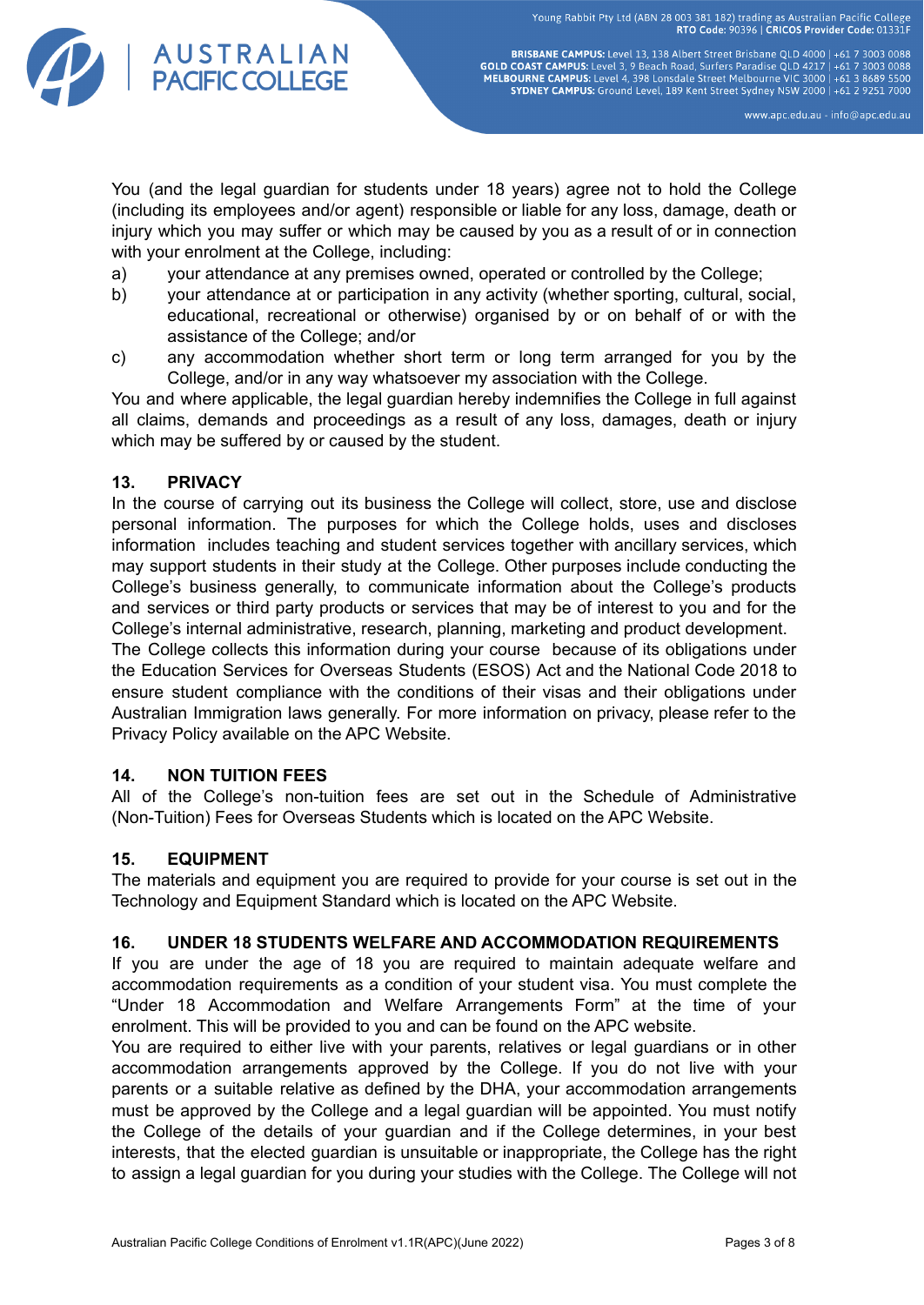

BRISBANE CAMPUS: Level 13, 138 Albert Street Brisbane QLD 4000 | +61 7 3003 0088 **GOLD COAST CAMPUS:** Level 13, 130 Aluent Site is listed to the U 4000 FOAST CAMPUS: Level 3, 9 Beach Road, Surfers Paradise QLD 4217 | +61 7 3003 0088<br>MELBOURNE CAMPUS: Level 4, 398 Lonsdale Street Melbourne VIC 3000 | +6 SYDNEY CAMPUS: Ground Level, 189 Kent Street Sydney NSW 2000 | +61 2 9251 7000

www.apc.edu.au - info@apc.edu.au

approve shared accommodation or other independent arrangements where you are not subject to appropriate adult supervision.

Where the College has approved your welfare and accommodation arrangements you will require the College's approval to change any of the arrangements. For more information refer to the Accommodation and Welfare Policy for Under 18 year Old Students on the APC website.

# **17. UNIQUE STUDENT IDENTIFIER**

The Unique Student Identifier ("**USI**") asked for in your Letter of Offer is your secure online record of nationally recognised training that you can access freely. If you don't have a USI the College will obtain one on your behalf. If you don't have a USI, AQF certification documentation cannot be issued.

# **18. CHANGES TO COURSE AND COURSE FEES**

The College may make changes to your course, course fees and course materials as reasonably required. However, the College will not change the tuition fees set out in your Letter of Offer for a period of six (6) months from the date of that letter, or, until the 31st of December in the year that the letter is issued (whichever takes place earlier). After the expiry of this time, the College reserves the right to change the tuition fees. If you pay by instalments you will need to pay the new fees to continue studies in your chosen course.

# **19. TUITION PROTECTION SCHEME ("TPS")**

If the College (or a third party delivering training and assessment on its behalf) defaults (that means it ceases delivering a course or closes entirely):

- a) the College will notify you and the TPS;
- b) provide options to you about either continuing your study or refunding unspent pre-paid fees received by the College; and
- c) report to the TPS the outcome of clause 19(b).

# **20. CERTIFICATION**

On successful completion of all assessments and the full payment of all fees, the College will issue you appropriate certification under the AQF. If you do not complete the course, then a Statement of Attainment will be issued for those units in which you were found competent.

# **21. THIRD PARTY PROVIDERS**

The College does not have any current third party agreements. In the event, a third party is providing training and assessment under an agreement with the College, students are assured that the College:

- a) is responsible for the quality of the training and assessment provided;
- b) is responsible for the issuing of all qualifications and statements of attainment; and
- c) will communicate any changes to these arrangements to the student.

## **22. MINIMUM ENTRY REQUIREMENTS FOR APC VOCATIONAL COURSES**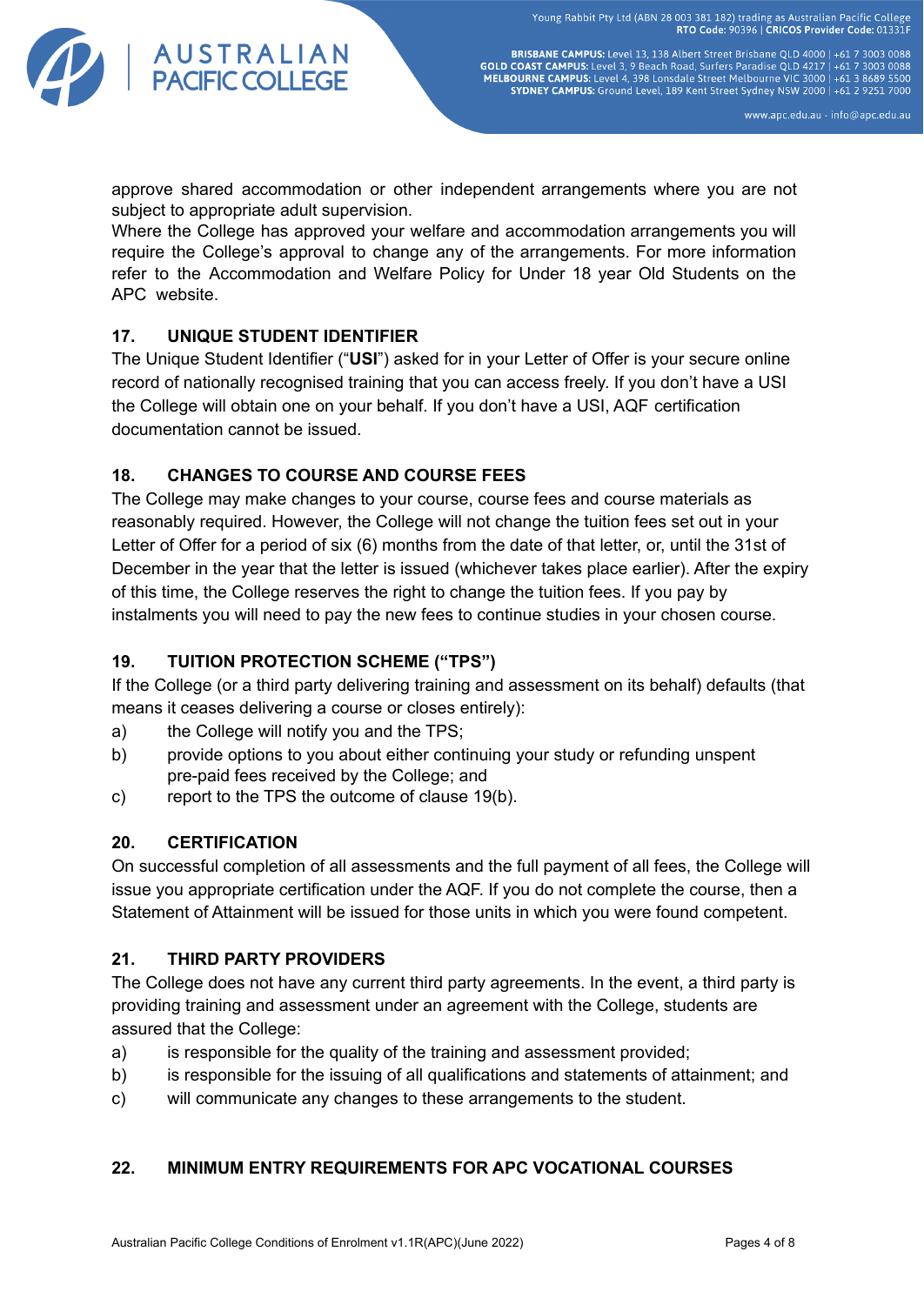

BRISBANE CAMPUS: Level 13, 138 Albert Street Brisbane QLD 4000 | +61 7 3003 0088<br>GOLD COAST CAMPUS: Level 3, 9 Beach Road, Surfers Paradise QLD 4217 | +61 7 3003 0088<br>MELBOURNE CAMPUS: Level 4, 398 Lonsdale Street Melbourn SYDNEY CAMPUS: Ground Level, 189 Kent Street Sydney NSW 2000 | +61 2 9251 7000

www.apc.edu.au - info@apc.edu.au

To be eligible to study an APC vocational course you must satisfy both the English language proficiency and academic entry requirements and/or prerequisites for the course. If you don't, you may not be allowed to start the course. Entry requirements are liable to change. Always refer to the APC Website for the most current requirements for vocational courses.

# **23. CANCELLATION AND REFUND**

**IMPORTANT:** This clause, the College's Cancellation and Refund Policy and the right to make complaints and seek appeals of decisions and action under various processes does not affect your rights to take action under the Australian Consumer Law if the Australian Consumer Law applies.

# **23.1. CIRCUMSTANCES FOR REFUNDS - STUDENT CANCELLATIONS**

When you cancel your enrolment, refunds will only be made in the following circumstances:

## **a) When the student cancels BEFORE the Course Start Date**

- i) If written notice of cancellation is received 14 days or more before the Course Start Date, the College will refund the Course Fees received less the Cancellation Fee and Application Fee.
- ii) The College will refund this money within 28 days.
- iii) No refund of fees will be given where notice is received less than 14 days before the Course Start Date.

## **b) When the student cancels AFTER the Course Start Date**

No refund of Course Fees will be given after the Course Start Date. Once you start a Course, you may withdraw at any time before week 7 of the then current term. If you withdraw from a course after week 7 of the then current term, you must pay the Withdrawal Fee. Please note that payment of the Withdrawal Fee does not guarantee that you will be granted a release (if required).

## **23.2 CIRCUMSTANCES FOR REFUNDS - COLLEGE DEFAULT**

- a) If the College fails to start or stops providing the Course to you, at the designated location and you have not withdrawn from the College, the College is in default under the ESOS Act.
- b) The College will notify you in writing if it goes into default.
- c) If the College defaults, it will, within 14 days, refund on a pro-rata basis the Tuition Fees for the weeks that tuition will not be provided, **unless**
	- i) You withdraw from a course before it is cancelled; or
	- ii) it is Your Fault: or
	- iii) You accept, in writing, an offer in an alternative course arranged by the College.
- d) Refunds in the case of the College's default are regulated by law. Please refer to the Education Services for Overseas Students (Calculation of Refund) Specification 2014 (Cth) for the precise method of calculating the refund.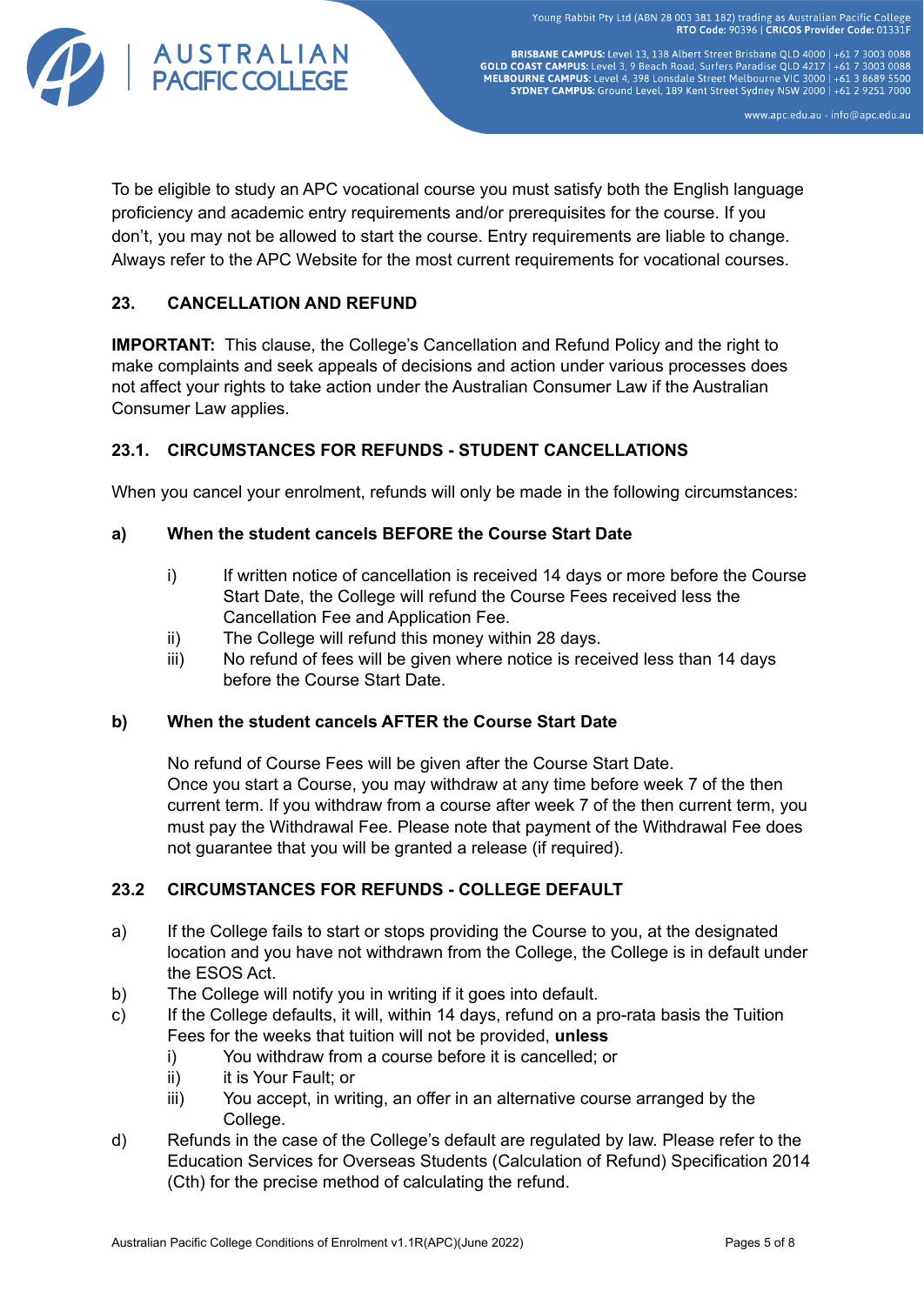

BRISBANE CAMPUS: Level 13, 138 Albert Street Brisbane QLD 4000 | +61 7 3003 0088<br>GOLD COAST CAMPUS: Level 3, 9 Beach Road, Surfers Paradise QLD 4217 | +61 7 3003 0088<br>MELBOURNE CAMPUS: Level 4, 398 Lonsdale Street Melbourn SYDNEY CAMPUS: Ground Level, 189 Kent Street Sydney NSW 2000 | +61 2 9251 7000

www.apc.edu.au - info@apc.edu.au

e) In the unlikely event the College does not meet its obligations to either offer you an alternative course that You accept or pay You a refund of your unspent prepaid tuition fees, the Australian Government's Tuition Protection Service will contact you and assist you in finding an alternative course or to get a refund if a suitable alternative is not found. Refer to the College's Tuition Protection Services (TPS) Policy on the APC website for more information.

# **23.3 CIRCUMSTANCES FOR REFUNDS - STUDENT VISA REFUSAL**

- a) If you do not start a Course on the Course Start Date or if You withdraw from a Course on or before the Course Start Date, due to **student visa refusal**, the College will, within 28 days, refund the Course Fees less 5% of the Course Fees (up to a maximum amount of \$500).
- b) If you start a Course on the Course Start Date and then your **student visa is refused**, the College will, within 28 days, refund on a pro-rata basis, only the Tuition Fees for the weeks from when you withdrew from the Course until the end of the period that the Tuition Fees apply to.
- c) Refunds in the case of student visa refusal are regulated under the Education Services for Overseas Students (Calculation of Refund) Specification 2014. Please refer to this legislation for the precise methods of calculating the refund.

# **23.4. REFUND PROVISIONS**

- a) When you defer commencement in a Course and then cancel the Course, the original Course Start Date before your request for deferment(s), will be used as the Course Start Date to determine whether a refund is to be made.
- b) No refund will be made where the College cancels, suspends or terminates your enrolment because it is Your Fault. The College will notify you in writing if this happens.
- c) If you are over 18 years old, the refund will be paid directly to you or in accordance with your written directions.
- d) If you are under 18 years old, the refund may be paid to you but only with the consent of your parent or legal guardian.
- e) The College may:
	- i) request further information or evidence to confirm that you are the person entitled to receive the refund or give a direction to pay the refund;
	- ii) pay the refund by bank draft or company cheque (in case of refund within Australia) or by international bank draft; or
	- iii) pay the refund to a bank account by direct credit (in case of refund within Australia) or by telegraphic transfer (in case of refunds outside of Australia) but only if you provide evidence that the bank account exists.
- f) All refunds will be made in Australian currency only, unless the College's Bank is unable to do so in which case the refund will be made in the equivalent United States of America currency calculated using the Bank's exchange rate for the relevant date of transfer. The College is not responsible for currency exchange rate fluctuations, delays or loss of refund in transit (mail, courier, telegraphic transfer or otherwise) as a result of incorrect information provided by You.
- g) The College may change this Policy at any time and the Policy to be used to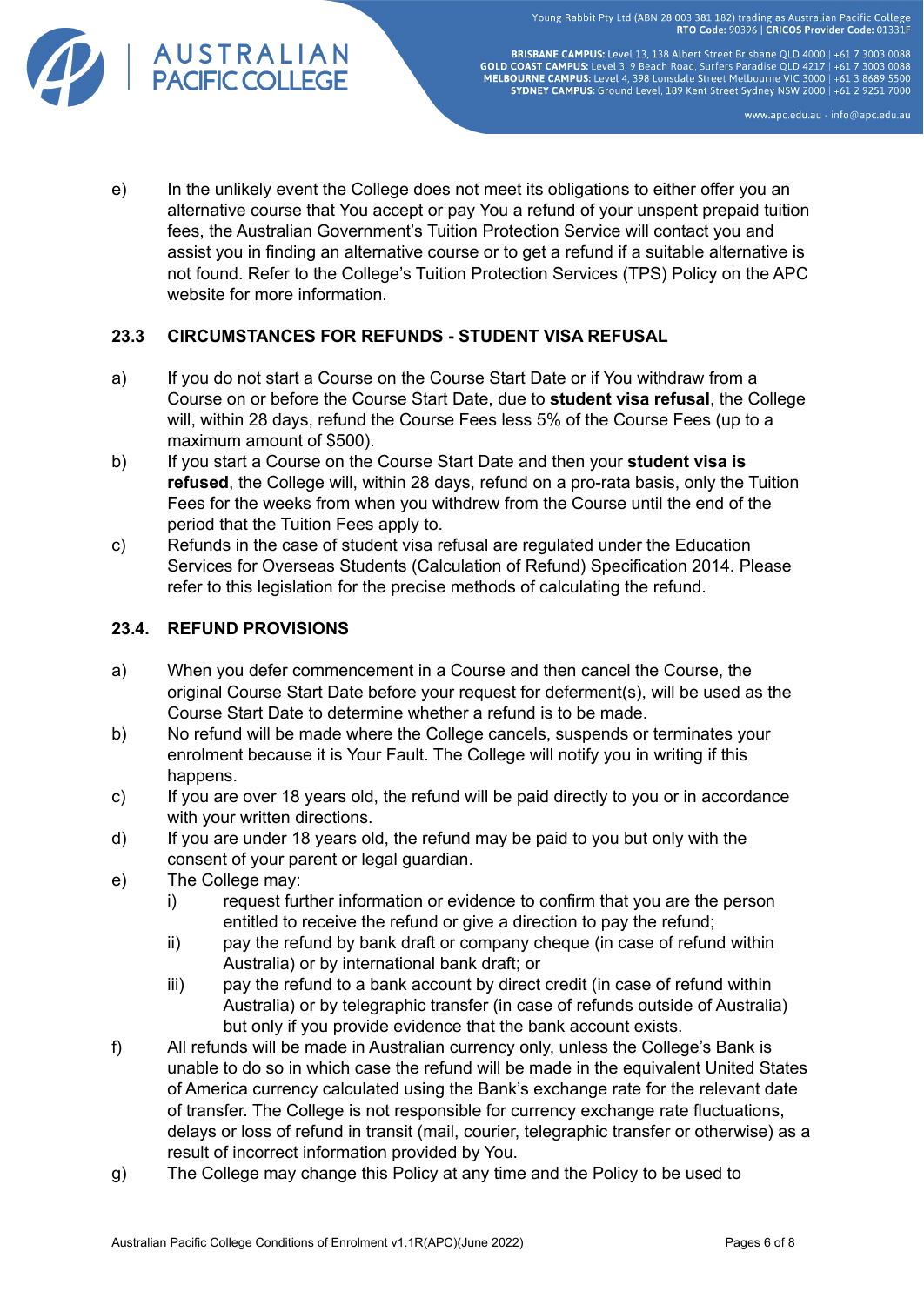

BRISBANE CAMPUS: Level 13, 138 Albert Street Brisbane QLD 4000 | +61 7 3003 0088<br>GOLD COAST CAMPUS: Level 3, 9 Beach Road, Surfers Paradise QLD 4217 | +61 7 3003 0088<br>MELBOURNE CAMPUS: Level 4, 398 Lonsdale Street Melbourn SYDNEY CAMPUS: Ground Level, 189 Kent Street Sydney NSW 2000 | +61 2 9251 7000

www.apc.edu.au - info@apc.edu.au

determine whether you receive a refund will be the Policy applicable at the time you give notice of cancellation or withdraw enrolment in a Course. For the latest Policy please refer to the APC website.

h) If you wish to appeal a decision of the College made under this Policy you should refer to the College's Complaints and Appeals Policy for the procedure to follow.

# **23.5. HOW TO WITHDRAW FROM A COURSE AND GET A REFUND**

- a) **Complete a SCV Form.** The SCV Form is available from the Student Care Office or the College website. If you are under the age of 18 years your legal guardian will need to complete and sign the form.
- b) **Complete a Refund Request Form.** The Refund Request Form is available from the Student Care Office or the College website.
- c) **Attach all relevant documents to the SCV Form.** You should attach documents supporting the reason for your withdrawal and confirming your identity as well as a Refund Request Form.
- d) **Hand in the completed forms to Student Care or email to**: [refunds@apc.edu.au](mailto:refunds@apc.edu.au). Please make sure that your student number and current contact details (email address, mobile phone number) are on the form. Please sign and date the SCV Form before handing it in. Your form will NOT be processed if it is not signed and dated.

The College will process your completed SCV Form and assess whether you are entitled to a refund based on this Policy. The College may ask for further information or documentary evidence. Please note that incomplete SCV Forms may delay the processing of and payment of refunds.

## **23.6 DEFINITIONS AND ACRONYMS**

In this clause 23 and as the context requires:

"**Application Fee**" means the fee for processing your application to study at the College. The Application Fee is payable regardless of whether you are offered a place in a Course*.* This is a Non-Tuition Fee.

"**Cancellation Fee**" is the fee payable when a student provides written notification of cancellation of their enrolment to the College 14 days or more before the Course Start Date. This is a Non-Tuition Fee.

"**College**" means Australian Pacific College.

"**Course(s)**" means the course listed in the Letter of Offer, or, where you have enrolled in multiple courses, each course listed in the Letter of Offer.

"**Course Fees**" means the Tuition Fees and the Non-Tuition Fees.

"**Course Start Date**" means the start date for the Course as set out in your original Letter of Offer, or if you have enrolled in a Package of Courses, the start date of the first Course in the Package of Courses as set out in your original Letter of Offer.

"**Enrolment Acceptance Fee**" means the fee to reserve your place in a Course at the College and is payable when you accept the Letter of Offer. If you start your Course, that fee will be applied towards the Tuition Fees otherwise it will be applied towards the Cancellation Fee.

"**ESOS Act**" means the Education Services for Overseas Students Act 2000 (Cth).

"**Late Payment Administration Fee"** means the fee payable to the College if Tuition Fees are not paid by the due date specified in the Letter of Offer.